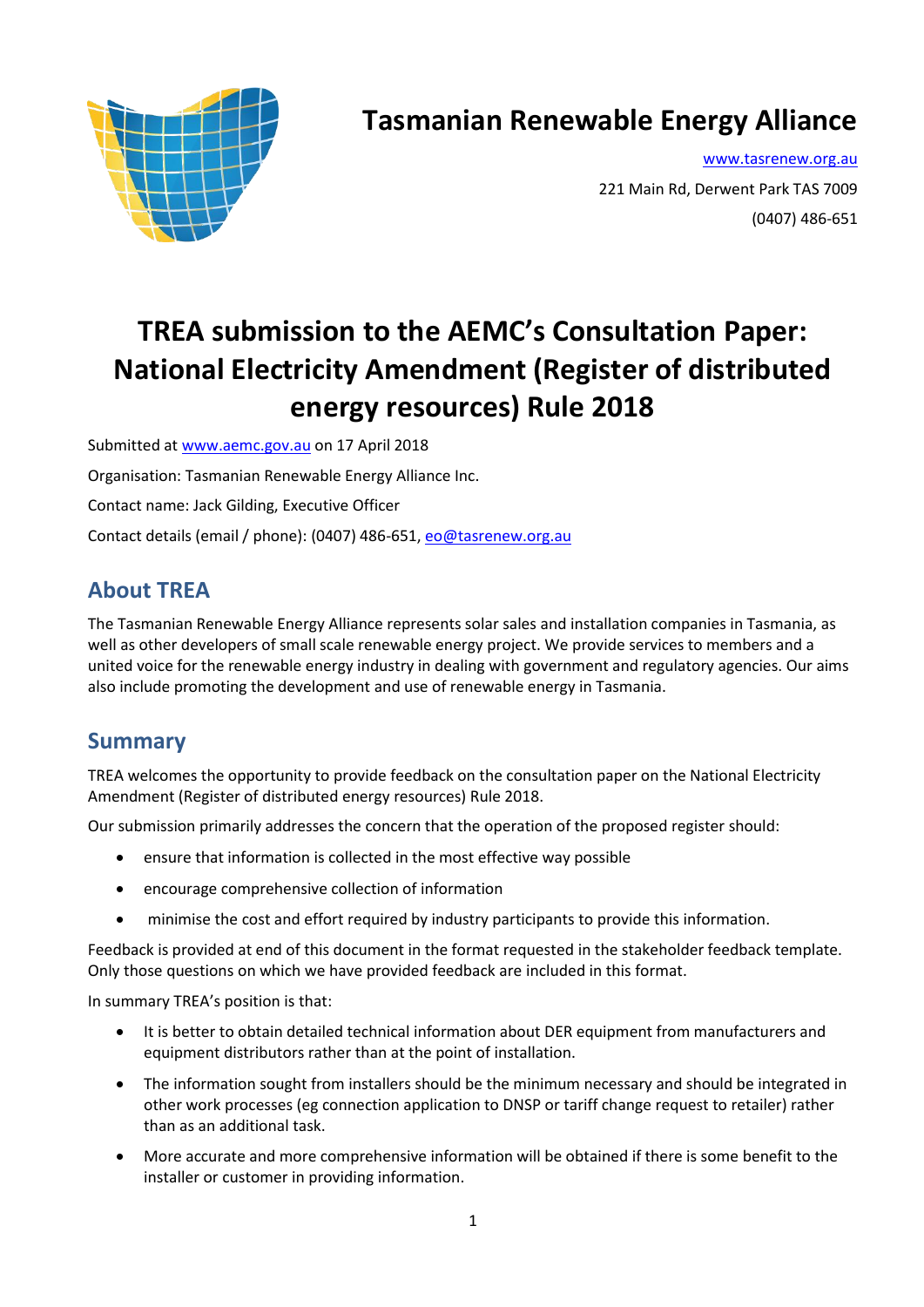- Safety concerns are better handled by existing arrangements such as signage on meter boxes and Hazchem placards, rather than a new database which is unlikely to be comprehensive.
- Data collected should be freely available publicly to assist research and public debate about energy policy (subject to protection of personal information). The CER public release of PV installation data by postcode and system size strikes a good balance between granularity for policy purposes and protection of privacy of individual installations.

### **The need for a DER register**

The consultation paper identifies the following areas in which a DER register is expected to provide benefits:

- avoiding inefficient market and network investment
- load forecasting
- the response of load
- safety considerations.

#### **Avoiding inefficient market and network investment**

There is general agreement that the electricity system is moving from a model of highly centralised generation and dispersed consumers to a far more interactive system in which both generation and storage are distributed throughout the network and demand management plays a much greater role in balancing supply and demand.

There is far less agreement on how fast this transition will happen. Having accurate information about installation of DER as it happens and using this to make the best possible prediction on future installations will inform future planning and investment decisions and avoid unnecessary investment in networks and centralised generation.

#### **Load forecasting**

Understanding the amount and nature of DER installed will be of some assistance in forecasting load, however as long as the right incentives are provided to owners of DER, an increasing uptake of DER is likely to make load more predictable rather than less. Incentives such as time of use and demand tariffs, as well as payments for demand management services can encourage the operation of DER in ways which make network operation more predictable, more stable and more efficient.

#### **The response of load**

The consultation paper raised the possibility of cascading outages due to the automatic response of DER to disturbances of voltage or frequency (p.15). We believe this is best dealt with by technical standards such as AS 4777. Information on the parameters set in inverters and other DER equipment is best sought from equipment suppliers and distributors. Expecting installers to enter this information into a DER register would be onerous and unlikely to result in more accurate information. Installers will rarely alter preset parameters in equipment.

#### **Safety considerations**

We do not believe that a strong case has been made that the collection of information on DER and making this available to emergency services on a real time basis is the best way to address safety concerns. The DER Register will never be completely accurate and reliable. We think that the existing mechanisms of Australian Standards (in particular AS/NZS 4777) and the requirement that only compliant equipment is eligible for STCs are the best way to ensure to ensure that DER equipment is safe and of a high quality.

The requirement for on-site signage is the best way to provide information to emergency services about site specific hazards. These requirements could be updated if there is a demonstrated safety issue with DER installations (in particular certain battery chemistries).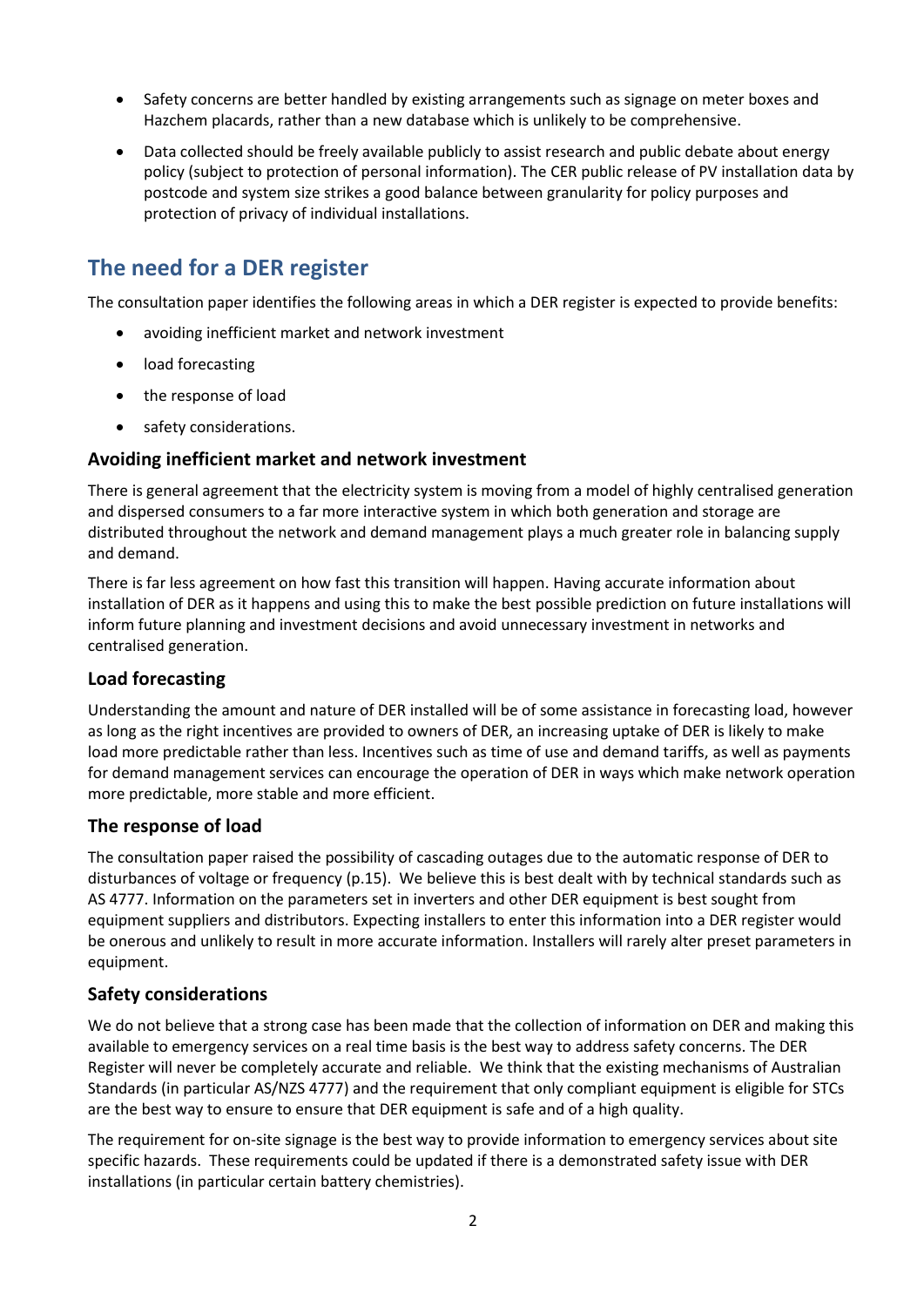## **Efficient collection of information**

As is noted on page 30 of the Consultation Paper "Regardless of who is collecting and reporting data for a register, it is likely that incentives and/or penalties would need to be introduced to achieve an appropriate level of compliance."

TREA strongly believes that a high level of compliance is best achieved by a combination of

- appropriate incentives,
- ensuring that the process of entering information is as easy as possible
- data collection is integrated with existing processes.

STC rebates provide a strong motivation to register the installation of solar PV and hence have led to comprehensive data on PV installations. Other examples of incentives include the **[Queensland proposal](https://www.energymatters.com.au/renewable-news/solar-battery-database-improve-safety/)** to pay \$50 to owners who register their battery installation, and the proposed TasNetworks discounted off-peak rate on their demand based tariff for customers that register DERs.

## **Responses to selected questions in the stakeholder template**

| <b>Questions</b>                                         |                                                                                                                                                         | <b>Feedback</b>                                                                                                                                                                                                                                                       |  |
|----------------------------------------------------------|---------------------------------------------------------------------------------------------------------------------------------------------------------|-----------------------------------------------------------------------------------------------------------------------------------------------------------------------------------------------------------------------------------------------------------------------|--|
| Chapter 5 - Section 5.1.1 - Benefits of a register       |                                                                                                                                                         |                                                                                                                                                                                                                                                                       |  |
| 3                                                        | What are the likely uses of a distributed energy resources register?                                                                                    | A more comprehensive understanding of the<br>nature and number of DER resources as they<br>are installed will assist in policy development<br>as well as assisting in day to day<br>management of the electricity network.                                            |  |
| 4                                                        | How, and to what extent, could the static information provided<br>by a DER register meet the objectives outlined by the COAG<br>Energy Council, namely: |                                                                                                                                                                                                                                                                       |  |
|                                                          | a) more accurate load forecasting?                                                                                                                      | See above                                                                                                                                                                                                                                                             |  |
|                                                          | b) improving AEMO's ability to manage power system<br>security during credible contingency, protected and<br>non-credible contingency events?           |                                                                                                                                                                                                                                                                       |  |
|                                                          | c) improving AEMO's ability to set the bounds of the<br>technical envelope at an efficient level?                                                       |                                                                                                                                                                                                                                                                       |  |
|                                                          | d) improving efficient market and network investment?                                                                                                   | Accurate information will inform planning<br>that avoids unnecessary investment in peak<br>generation and network infrastructure.                                                                                                                                     |  |
| Chapter 5 - Section 5.3 - Data collection and compliance |                                                                                                                                                         |                                                                                                                                                                                                                                                                       |  |
| 13                                                       | How often does the data need to be collected and updated to<br>achieve the objectives of a DER register?                                                | Collection of data at the time of installation<br>or tariff changes will meet most of the<br>objectives of the proposed register.<br>Requiring notification of subsequent changes<br>by customers would be difficult to enforce<br>and of limited additional benefit. |  |
| 14                                                       | Do you agree that there is a need for consistency across network<br>regions in what data should be collected?                                           | Yes consistent national requirements will<br>lead to the most cost effective collection of<br>information and will supply nationally<br>consistent data for planning purposes.                                                                                        |  |